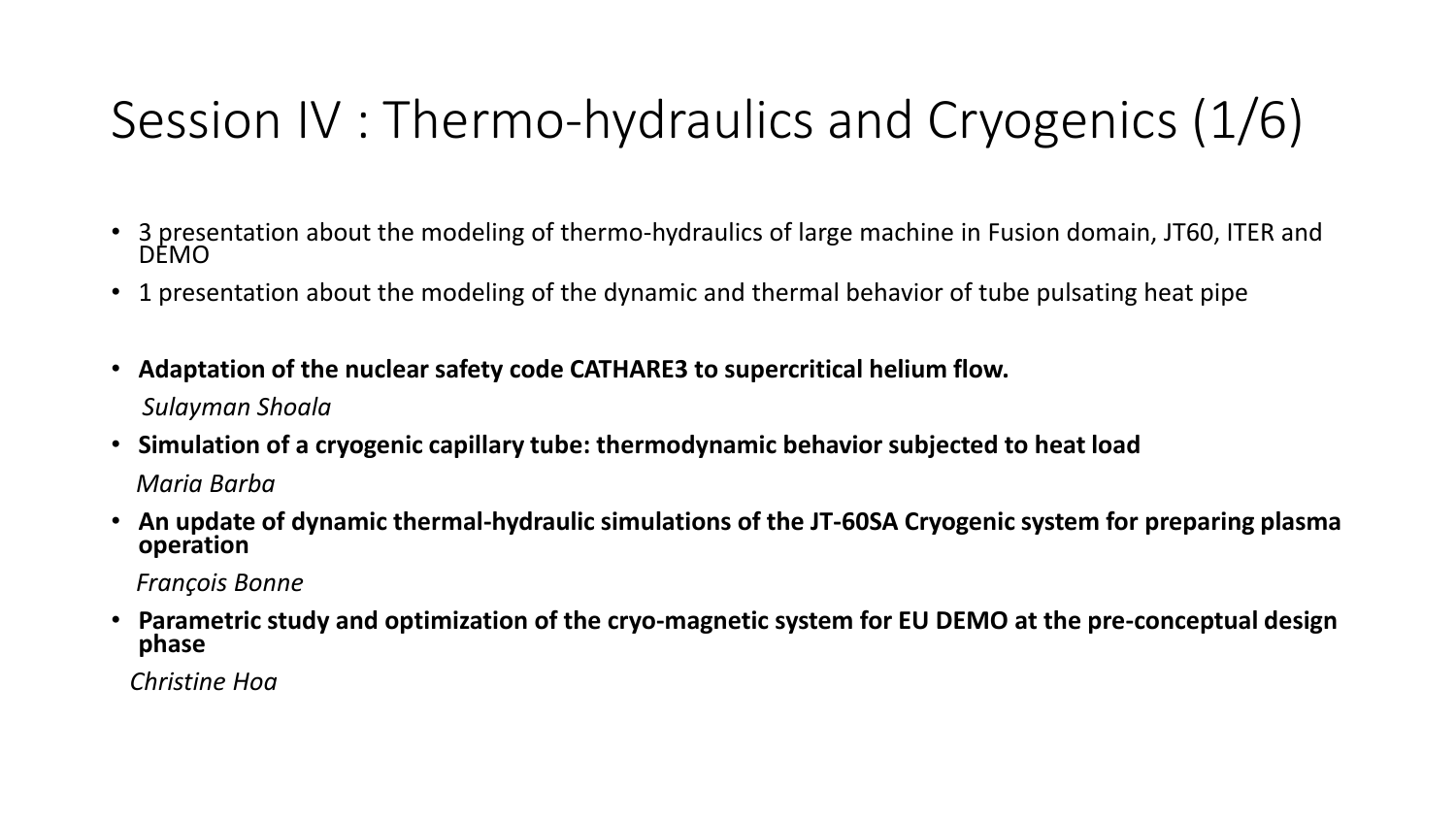## Session IV : Thermo-hydraulics and Cryogenics (2/6)

- First presentation, given by Sulayman Shoala, concerned the adaptation of the nuclear safety code CATHARE3 to the problematic of thermo-hydraulics of the supercritical helium flow in CICC fusion machine
- The conclusion is that the CATHARE3 code is suited for these computations and comparison with THEA is really encouraging
- The CATHARE3 code has been used also to model cryogenic safety relieved valve. CATHARE3 shows that it can reproduce the experimental results given by the SOUPAPE experiment in Grenoble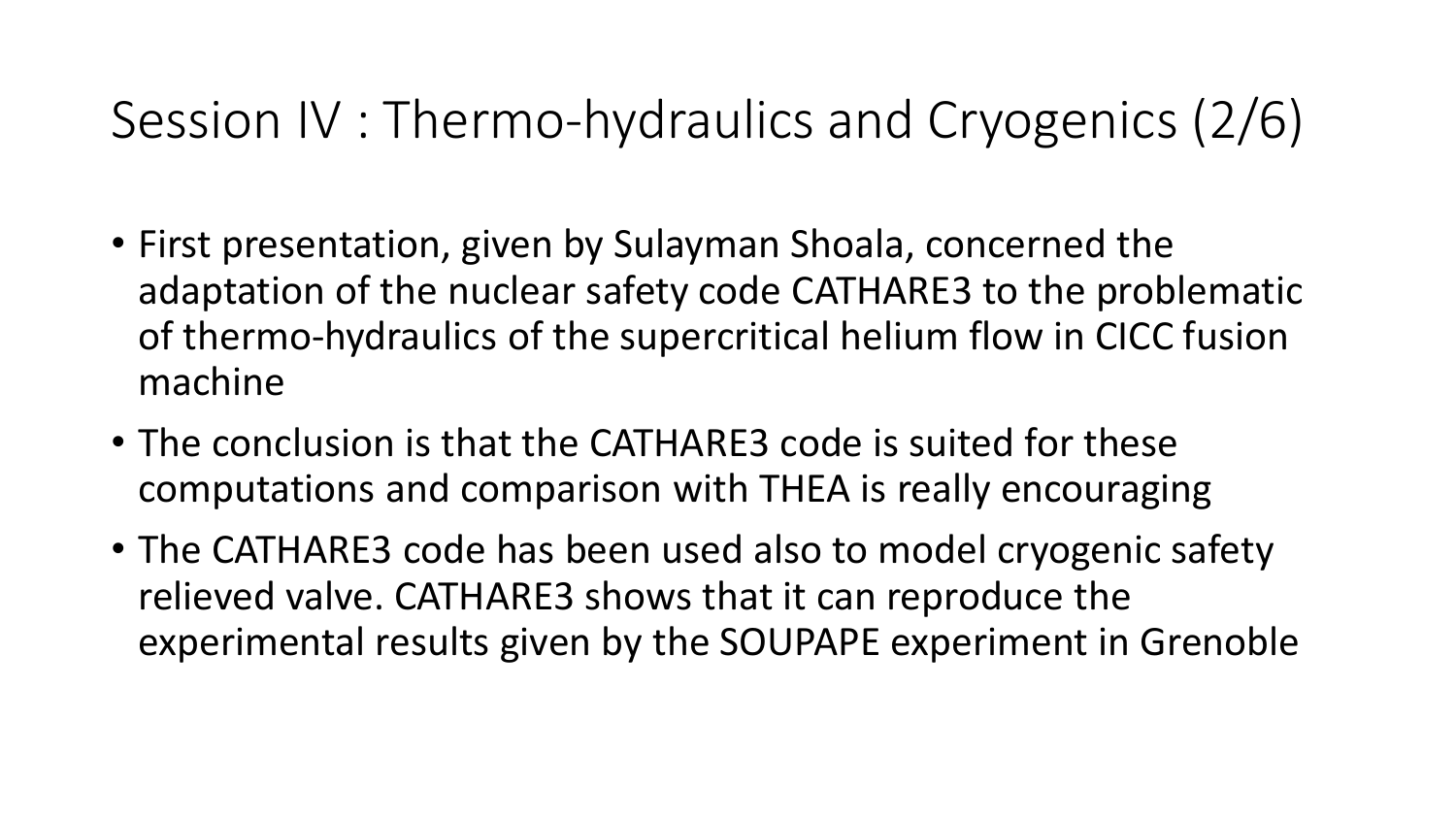### Session IV : Thermo-hydraulics and Cryogenics (3/6)

- The second presentation, given by Maria Barba, concerns the modeling of the dynamics and thermal behavior on a single capillary tube as part of an oscillating heat pipe with 2D Axis Fluent
- The code is still in a early stage development but it can reproduce the physics of the liquid film and droplets formation due to the Laplace instabilities and the shape on the vapor plugs
- More developments are necessary to implement additional dissipations to ensure periodic oscillations and move towards the modeling of the working conditions of an oscillation heat pipe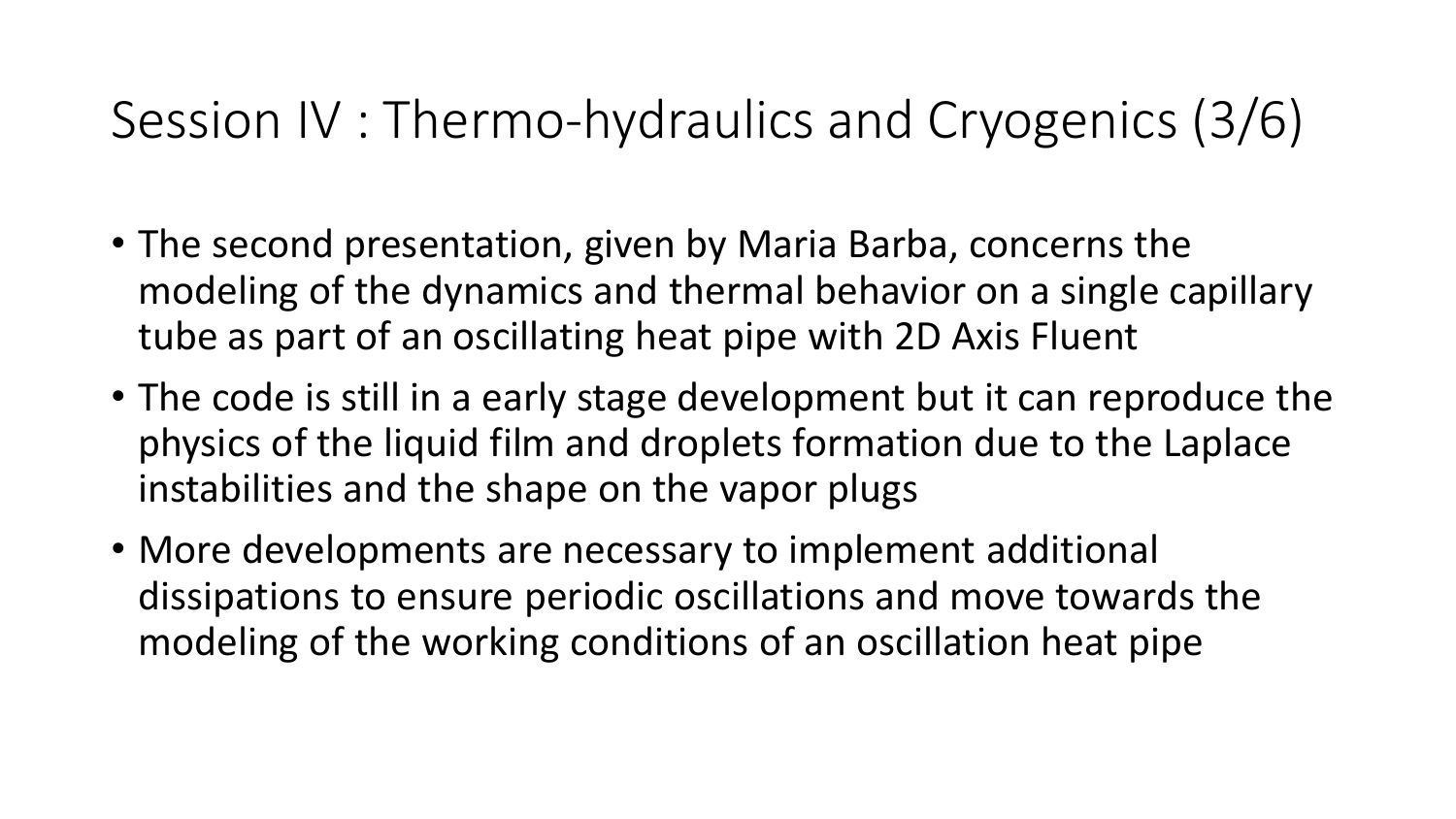## Session IV : Thermo-hydraulics and Cryogenics (4/6)

- Later on François Bonne presented an update of the modle based on SIMcryogenics for the simulation of the thermal-hydraulic JT-60SA cryogenics for its future operation
- Model was enriched with new data and some improvement on the distribution of heat load and inter-turn thermal coupling.
- The computations were compared to a Vicenta model
- A smoother profile for the heat load deposition on the thermal buffer was reached mainly due to the different friction factors (new data) for a mass flow rate of 3 g/s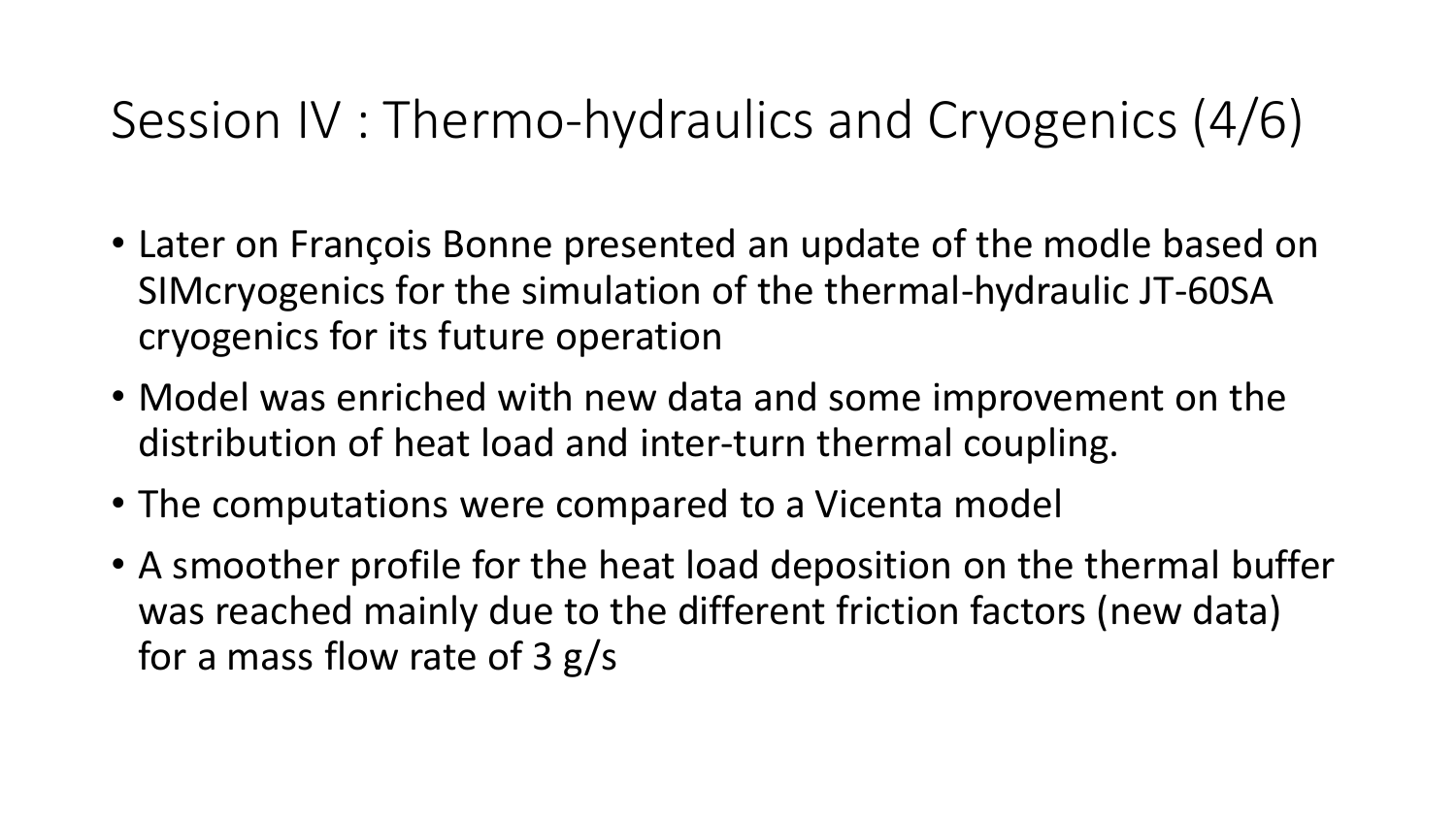## Session IV : Thermo-hydraulics and Cryogenics (5/6)

- The last presentation by Christine Hoad proposed a parametric study and optimization of the cooling capacity of the cryomagnetic system for DEMO where in this conceptual phase the cryogenics and magnet design are done at the same time
- Different Nb3Sn coil designs (CEA and ENEA) were studied and a benchmark is proposed with SIMcryogenics, THEA and CASTEM and a 1D analytical model
- The study shows that this parametric study is able to modify the design of the coils to improve the cryo system and save refrigeration power